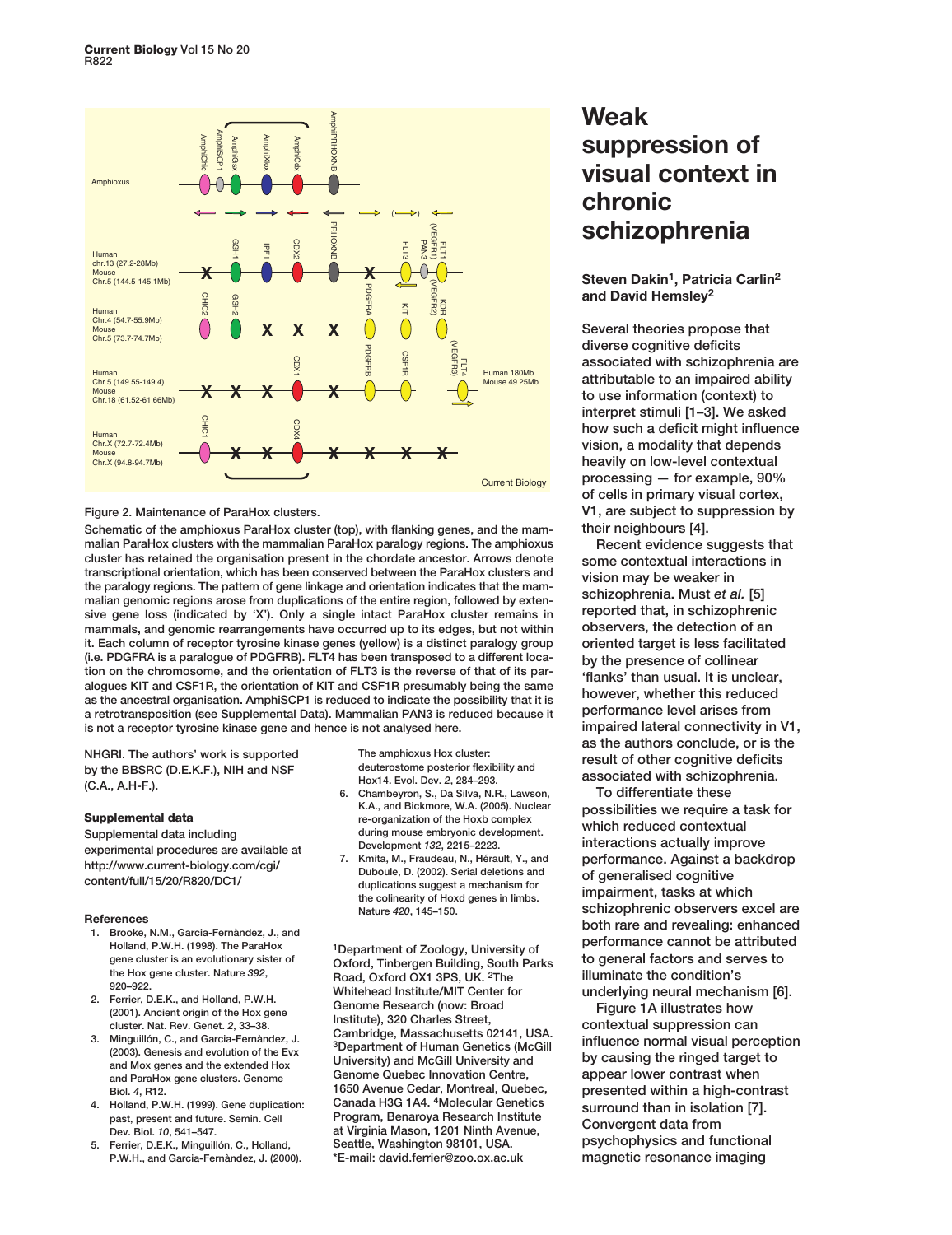

**Figure 1. Contextual suppression and visual perception.**

**(A) Although the physical contrast of the ringed target is 40%, surround suppression makes it appear much lower. (Note that no ring was present in the psychophysical experiment.) (B,C) Contrast-matching performance, with or without a surround, for schizophrenic (stars) and control (squares and circles) subjects. Shaded regions show associated 95% confidence intervals. The abscissa indicates precision (minimum contrast difference supporting discrimination), the ordinate indicates accuracy (contrast of the isolated patch producing a 'match' to the surrounded patch). All groups produce near-veridical matches without surrounds, but schizophrenic observers are less biased than controls, with the surround. (D) Psychometric functions associated with data marked (i) and (ii) in (B). Schizophrenic data can be similar to controls, but are largely unbiased.**

**(fMRI) [8] indicate that this socalled 'contrast–contrast' phenomenon is linked to response gain control within V1 (likely driven both by low-level visual input and by higher-level 'objectlevel' knowledge [9]). Prompted by evidence that schizotypal observers are less prone to a size illusion [10] based on context, we hypothesised that weaker contextual suppression might also make schizophrenic observers less vulnerable to the 'contrast–contrast' illusion: that is, more accurate at judging contrast under conditions that disrupt control subjects' ability to make the judgment.**

**In order to test this we measured contrast discrimination performance of 15 observers with**

**chronic schizophrenia, 13 psychiatric controls — including individuals with personality, bipolar and severe affective disorders and 20 non-psychiatric control subjects. Either a small isolated target patch (Figure 1A, left hand side) or a similar patch within a high-contrast surround (Figure 1A, right hand side) was presented, followed by an isolated reference patch. Subjects reported which patch appeared to be of higher contrast.** 

**By manipulating referencecontrast we were able to collect a psychometric function (Figure 1D) for contrast discrimination, and then estimated its slope, which gives precision, the smallest discernable contrast-difference, and bias, which gives accuracy,**

**the contrast-offset producing a perceptual 'match'.** 

**The clustering of schizophrenic data in the upper-right part of Figure 1B indicates less precise (mean threshold 6.6%), but more accurate (mean bias –7.2%) performance than control subjects (mean threshold 5.2%; mean bias –19.4%) in the surround condition, (***t* **= –6.12,** *p* **= 0.0000002). The schizophrenic group's immunity to the contrast illusion is remarkable: 12 out of 15 were more accurate than the mostaccurate control. We note that one of the two outliers in the schizophrenic group (indicated with an asterisk in Figure 1B) has subsequently been re-diagnosed as having bipolar disorder.**